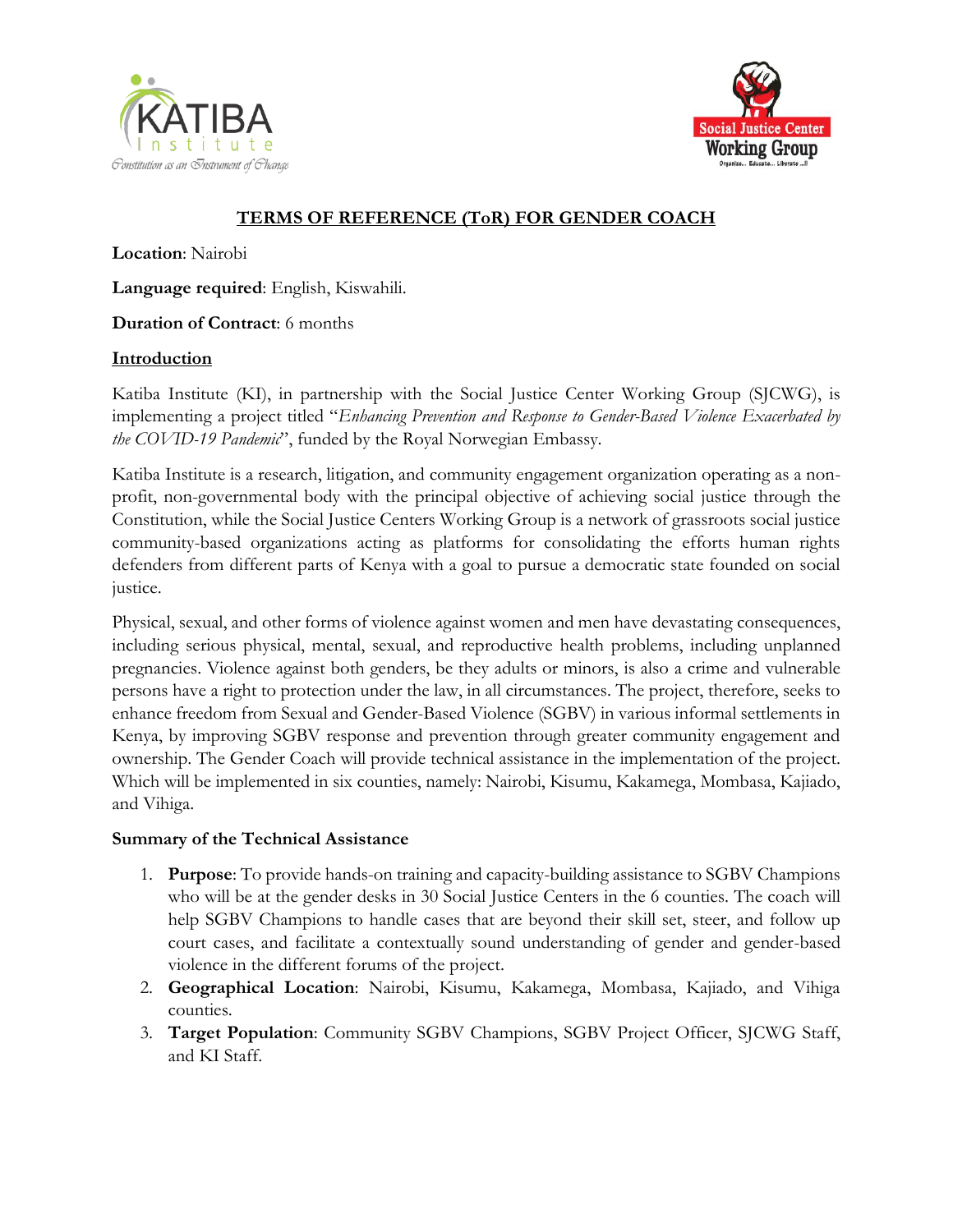



- 4. **Deliverables**: Content on SGBV for training of SGBV champions, support development of SGBV sensitization materials, conduct on-the-job-training for SGBV community champions; and follow up and support supervision.
- 5. **Management Team**: KI Program Team and Project Coordinator

### **Scope of Work**

The hands-on training of community SGBV champions and other related staff will be important in supporting increased knowledge and skills on sexual and gender-based violence, address the response mechanisms and post violence care for SGBV cases at the community level. It will also strengthen SGBV-related legal services and facilitate access to justice by the survivors.

The Gender Coach to provide the technical assistance will be expected to undertake the following tasks:

- Submit a work plan for the execution of the project.
- Support the develop of a protocol for handling SGBV cases, from reporting to survivor getting justice.
- Support the design of the necessary tools for the execution of the project.
- Develop the training materials for training community SGBV champions and community sensitizations by the trained community SGBV champions.
- **•** Provide continuous routine monthly and quarterly supervisory support to the community SGBV champions on implementation of the action plan, from the training, and to strengthen the community GBV structures.
- To be readily available on phone for consultation on SGBV cases for the period of the contract
- Provide technical assistance report.

### **KI and SJWG shall cater for accommodation, transport, and meals for specially organized offsite events.**

### **Deliverables**

The primary deliverables that the Gender Coach should deliver to KI and SJCWG are as follows:

- a) A work plan for the assignment.
- b) A protocol or standard operating procedure for handling SGBV cases, from reporting to survivor getting justice.
- c) Tools required for the execution of the project.
- d) Activity reports for the assignments conducted.
- e) Training materials for the Community SGBV Champions.
- f) Quarterly Supervisory support report and follow up quarterly plans.
- g) Detailed technical assistance report.